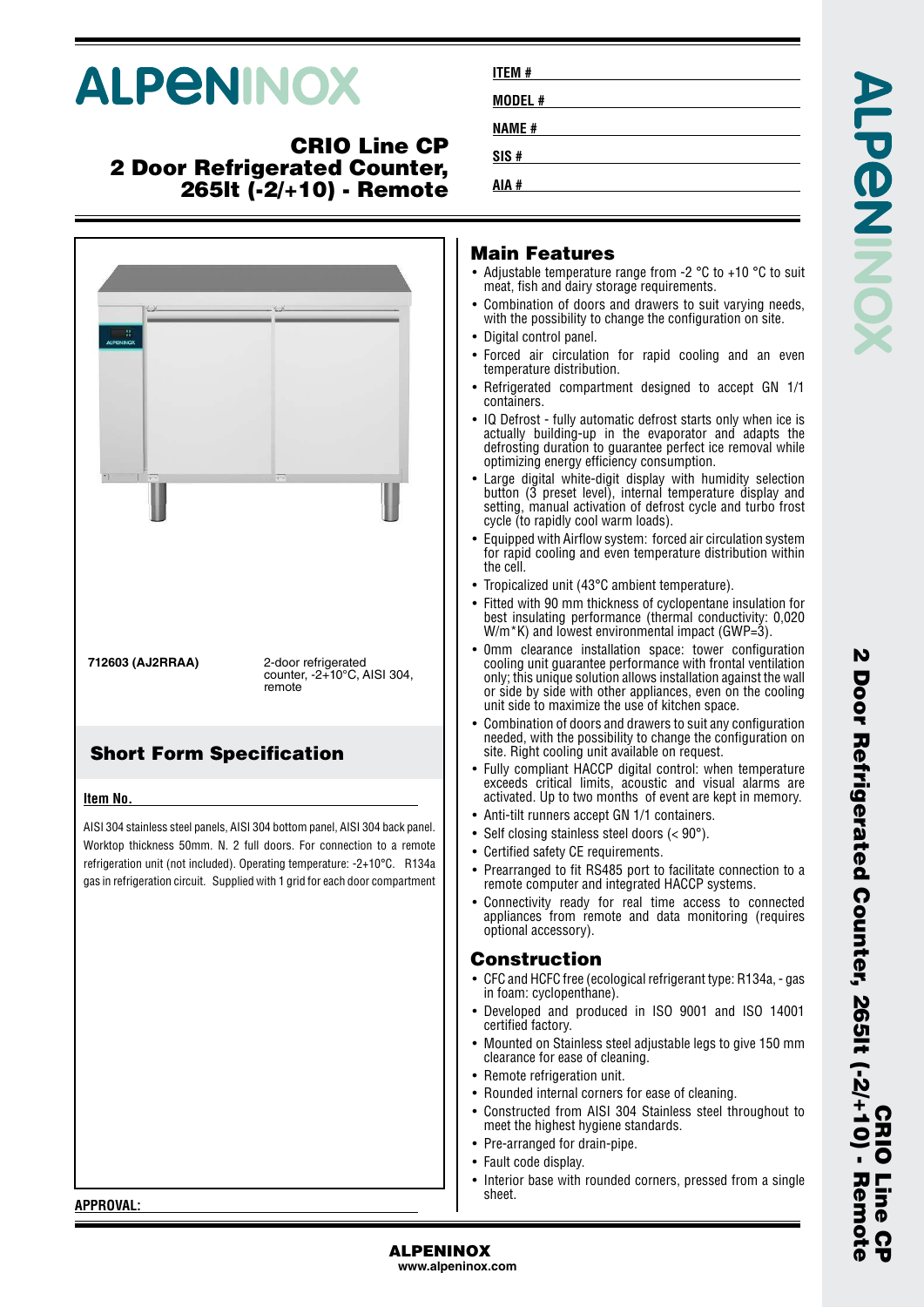## **ALPENINOX**

## **CRIO Line CP 2 Door Refrigerated Counter, 265lt (-2/+10) - Remote**

- Internal and external doors, front and side panels and removable worktop in AISI 304 Stainless steel.
- Worktop in AISI 304 Stainless steel with a 50 mm profile.
- Anti-drip profile on stainless steel worktop edge.
- Removable triple-chamber balloon magnetic gasket to improve insulation and reduce energy consumption and ease of cleaning.
- 2 compartments with 2 doors.
- If needed, working top can be removed for easier handling during installation (in case of narrow doors).
- Mounted on stainless steel feet to give 150 mm (-5/+50 mm) clearance for ease of cleaning the floor.
- • Ease of cleaning and high hygiene standards thanks to the rounded internal corners, the easily removable runners, grids and air conveyors.
- Internal structure with 15 charging positions (3 cm pitch) available to host GN 1/1 grids, ensuring higher net capacity and a greater storage space.
- IP21 protection index.

#### **Included Accessories**

• 2 of Kit 1/1GN gray rilsan grid and 2 side runners for refrigerated counters PNC 881109

## **Optional Accessories**

compartments - h650mm

- Automatic defrost with waste evaporation PNC 880028 ❑
- Remote unit, -2+10°C, for 670L refrigerated PNC 880231 ❑ cabinets and counters (R134a) • Kit integrated HACCP for digital refrigerators (IR33) PNC 880252 ❑ • 1/1GN gray rilsan grid for refrigerated counters PNC 881107 ❑ • 2 side runners for 1/1GN refrigerated counters PNC 881108 ❑ • Kit 1/1GN gray rilsan grid and 2 side runners for refrigerated counters PNC 881109 ❑ • 1/1GN plastic container, h65mm PNC 881110 ❑ • 1/1GN plastic container, h100mm PNC 881111 ❑ • 1/1GN plastic container, h150mm PNC 881112 ❑ • Worktop for refrigerated Crio Line CP and SB counters, remote - 2 compartments PNC 881130 ❑ • Worktop and upstand for refrigerated Crio Line CP and SB counters, remote - 2 compartments PNC 881133 ❑ • 2-drawer kit refrigerated counters PNC 881179 ❑ • 3x1/3-drawer kit for refrigerated counters PNC 881186 ❑ • 1/3 and 2/3 bottle drawer kit for refrigerated counters PNC 881187 ❑ • Lock for refrigerator/freezer counters with 2 PNC 881245 ❑

 $\epsilon$ 

The company reserves the right to make modifications to the products without prior notice. All information correct at time of printing.